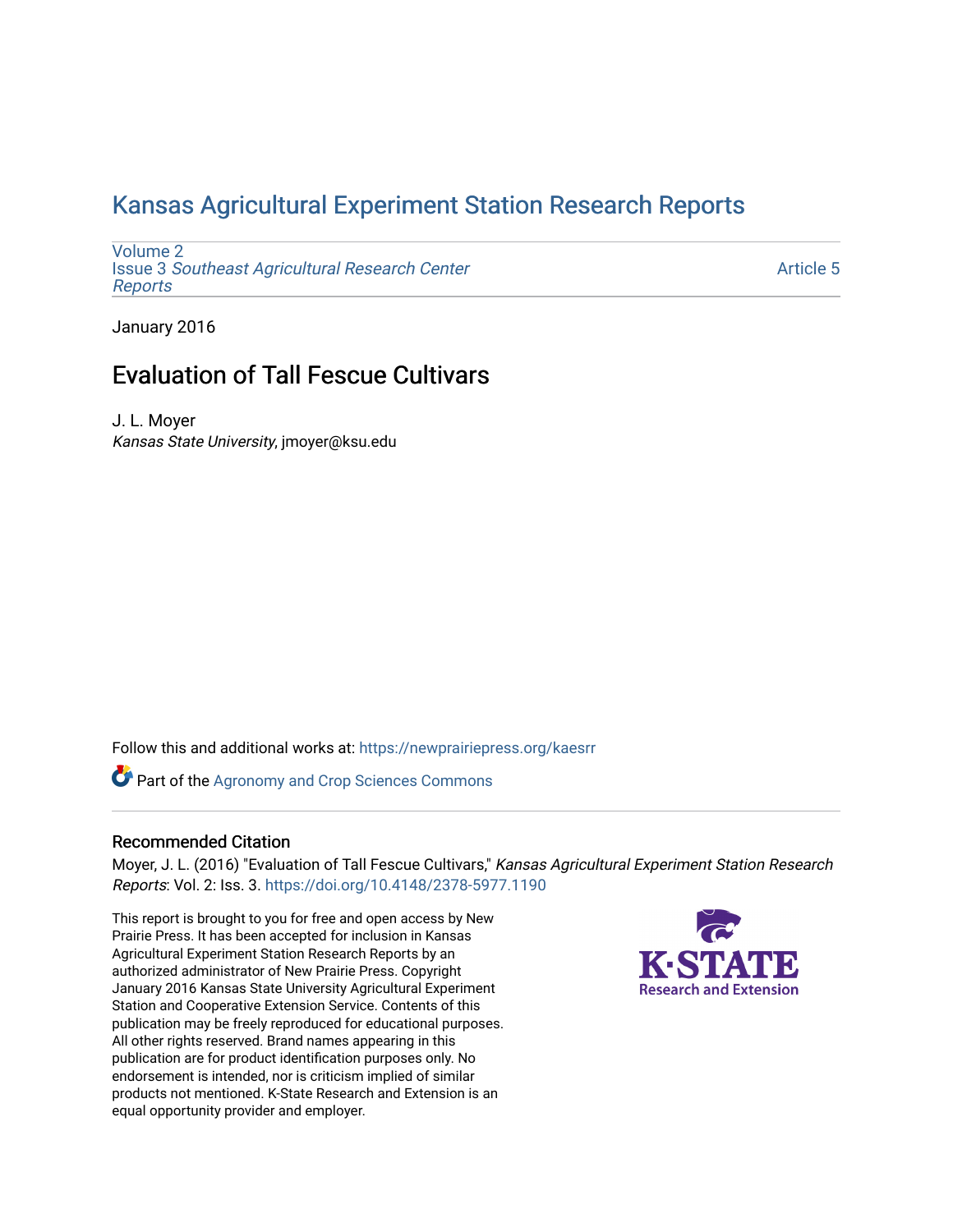### Evaluation of Tall Fescue Cultivars

### Abstract

Spring 2015 yield was higher for 'Ky 31 EF' than for nine of the 19 other entries. Summer production of 'PBU-B7' was greater than for five lower-yielding entries. Total 2015 production was greater for 'PBU-B1' and Ky 31 EF than for seven other cultivars.

### Keywords

pastures, tall fescue

### Creative Commons License



This work is licensed under a [Creative Commons Attribution 4.0 License](https://creativecommons.org/licenses/by/4.0/).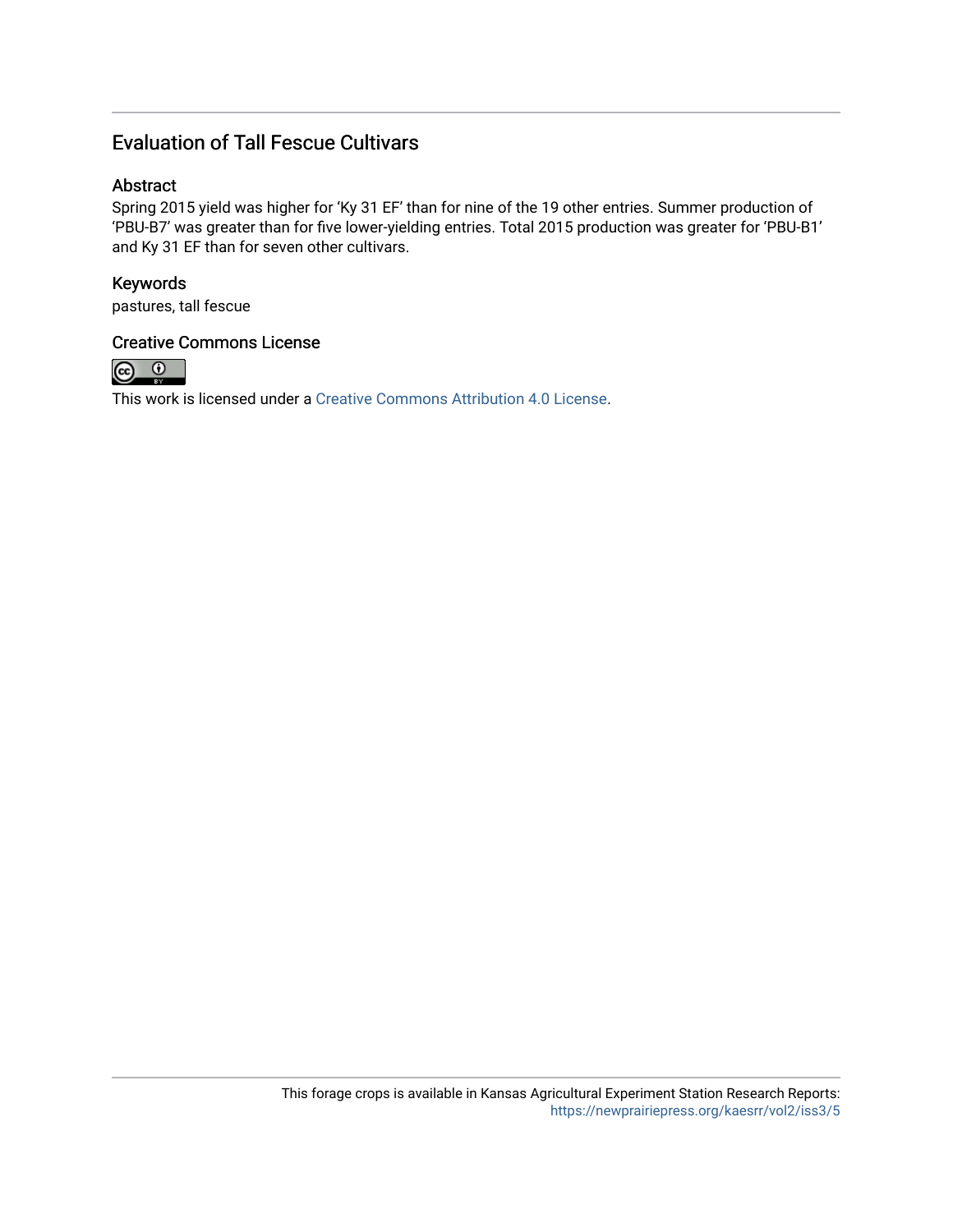

# 2016 SEARC Agricultural Research

## Evaluation of Tall Fescue Cultivars

*J. L. Moyer* 

### **Summary**

Spring 2015 yield was higher for 'Ky 31 EF' than for nine of the 19 other entries. Summer production of 'PBU-B7' was greater than for five lower-yielding entries. Total 2015 production was greater for 'PBU-B1' and Ky 31 EF than for seven other cultivars.

### Introduction

Tall fescue (*Lolium arundinaceum* Schreb.) is the most widely grown forage grass in southeastern Kansas. Its tolerance to extremes in climate and soils of the region is partly attributable to its association with a fungal endophyte, *Neotyphodium coenophialum*; however, most ubiquitous endophytes are also responsible for production of substances toxic to some herbivores, including cattle, sheep, and horses. Endophytes that purportedly lack toxins but augment plant vigor have been identified and inserted into tall fescue cultivars adapted to the United States. These cultivars, and others that are fungus-free or contain a ubiquitous endophyte (i.e. Ky 31 EF and HE, respectively) are included in this test.

## Experimental Procedures

The trial was seeded at the Mound Valley Unit of the Southeast Agricultural Research Center in 10-in. rows on Parsons silt loam soil. Plots were 35 ft  $\times$  5 ft and were arranged in four randomized complete blocks. They were fertilized preplant with 20-50-60 lb/a of N-P<sub>2</sub>O<sub>5</sub>-K<sub>2</sub>O and seeded with 20 lb/a of pure, live seed on September 30, 2014. Spring N (100 lb/a) was applied on March 9, and fall growth was supplemented with 60 lb/a N on October 1.

Harvest was performed on a 3-ft  $\times$  15-ft strip from each plot. A flail-type harvester was used to cut to a 3-in. height on June 8, 2015. After harvest, forage was removed from the rest of the plot at the same height. A forage subsample was collected from each plot and dried at 140° F for moisture determination. Summer regrowth was harvested on September 28, 2014, and subsequent growth was harvested on December 10.

## Results and Discussion

The spring 2015 yield was harvested later than desired because of wet conditions in May, resulting in severe lodging. Yields ranged from 3.69 tons/a (12% moisture basis) for 'Martin 2 ProTek', to 5.31 for Ky 31 EF. The latter yielded more than nine of the other 19 entries. Both Ky 31 entries, 'PBU-B1', and 'NFTF1044' yielded more in this first harvest than four lower-yielding entries.

Kansas State University Agricultural Experiment Station and Cooperative Extension Service